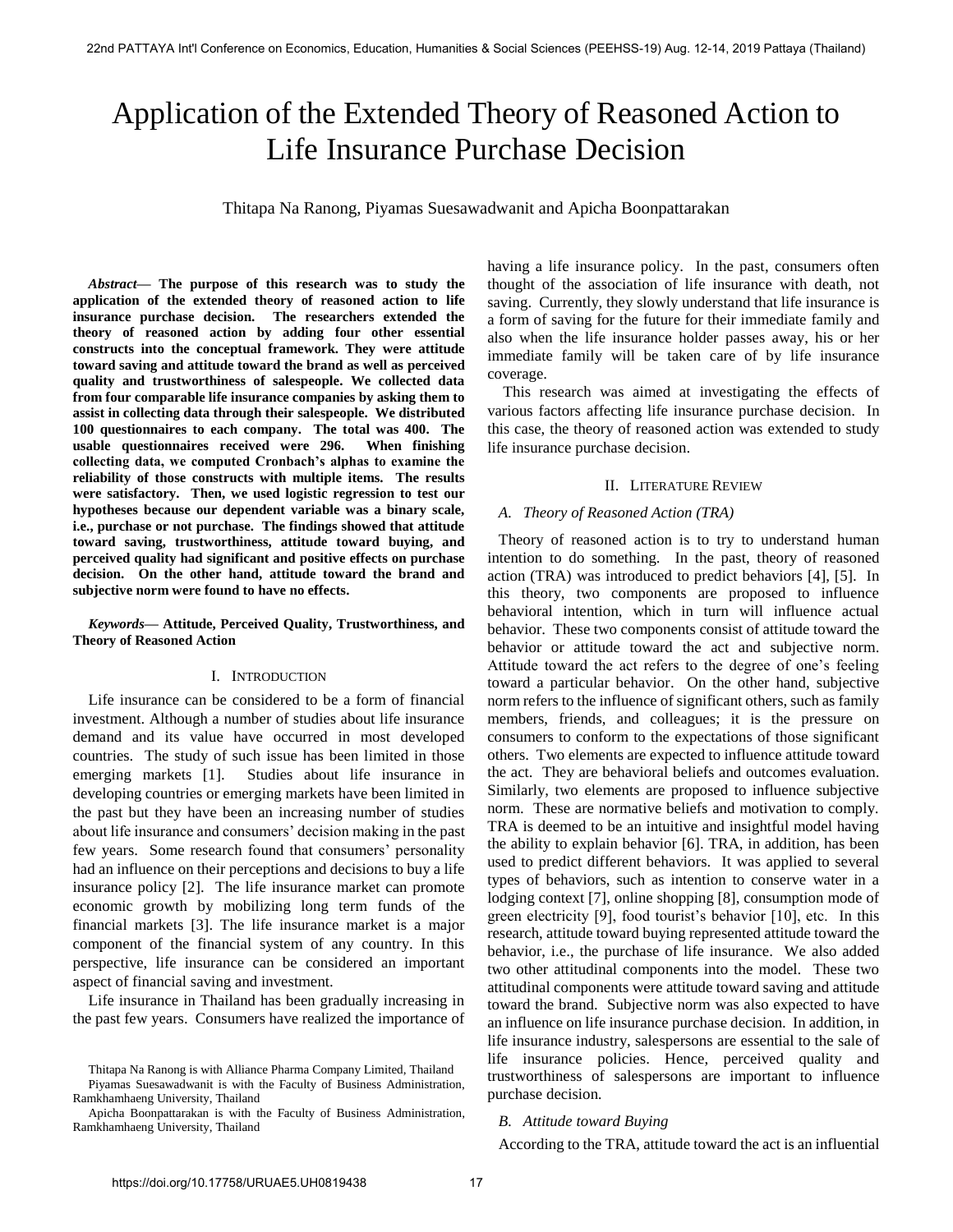factor driving people's behavioral intention to do something. Attitude is basically defined as a way people believe or feel about something. It is a psychological construct involving an emotional entity of human beings [11]. Attitude toward the act is basically referred to as people's feeling toward that particular behavior [4]. In this study, attitude toward buying can be defined as a prospective person's feeling toward buying a life insurance policy. If a person feels positive about it, his/her intention to buy a life insurance policy is likely to occur but if a person feels negative about it, his/her intention to buy a life insurance policy is unlikely to occur. This leads to the following hypothesis.

H1: Attitude toward buying will have a positive effect on purchase decision.

## *C. Attitude toward Saving*

Economic theories view saving as a surplus of resources after expenditure [12]. On the other hand, behavioral and psychological theory of saving says that saving is dependent on discretionary saving, where one intentionally saves by putting some money aside and may invest for the benefits of having more money in the future [13]. The general thinking of investment is putting some money aside now in order to make gains in the future. Life insurance is comparable to an investment. In the world of digital economy, sellers of life insurance try to point out the saving benefit of life insurance. It means that people can save money by investing in life insurance. They are two major benefits of buying life insurance. One is to cover the life of the life insurance holder if something happens to the life insurance holder. The other one is if the life insurance holder can hold the policy till the end of the period specified in the life insurance policy, which could be 20 or 25 years depending on the terms of the agreement, they will receive a full amount of money plus an attractive incentive. Life insurance holders may also receive some cash back every year or not every year depending on the terms of the agreement. If prospective customers fully understand this, they are more likely to buy a life insurance policy. This leads to the following hypothesis.

H2: Attitude toward saving will have a positive effect on purchase decision.

# *D. Attitude toward the Brand*

Attitude toward the brand can be defined as an "individual's internal evaluation of the brand" [14]. This definition involves two key characteristics of attitude. One is that attitude is directed at an object, which is the brand and the other is the internal evaluation of the brand. Consumers may rely on their attitudes toward the brand when forming attitudes toward a company. A brand may also refer to the company itself. Attitude toward the brand can be thought of as consumers' general liking of the brand. Marketing communication can help companies develop a position that can differentiate themselves and attract positive attention from consumers. Brand is an opportunity for a life insurance company to present its brand reputation [15]. Potential customers choose the brand with the

image that best fits with their self-image. Companies deliver a promise to customers through the brand, from which expectations are formed. This suggests that attitude toward the brand is an internal part of consumers that may direct behavior. The brand in this case is the life insurance company. If the company is well established and has good reputation. Prospective buyers will feel confident about the brand. Their evaluation of the brand will be positive. It was found that attitude toward the brand had an effect on purchase intention [16]. Hence, the following hypothesis is developed.

H3: Attitude toward the brand will have a positive effect on purchase decision.

## *E. Subjective Norm*

Subjective norm refers to the perceived social influences that will have an impact on consumers' decision to do or not to do something [17]. Subjective norm is based on the normative beliefs and motivation to comply with those beliefs [17]. In simple words, subjective norm represents the social pressure to engage in a certain behavior [18]. Subjective norm is considered to be the beliefs of consumers on how they should follow the opinion of their reference group if they perform a certain behavior. According to the TRA, subjective norm is a sense of belief about those individuals or/and groups who will approve or disapprove of a particular behavior we are about to engage in [4]. Family members, friends, and colleagues at work may be deemed as the reference group that will have an influence on consumers' purchase decision. As a member of the group, a consumer will try to fit in with the norm of the group. If the reference group feels or thinks positively about buying life insurance, consumers will feel motivated to follow and are more likely to have an intention to do so. Hence, the following hypothesis is derived.

H4. Subjective norm will have a positive effect on purchase decision.

## *F. Perceived Quality*

Perceived quality can be conceptualized as consumers' judgment about a product's overall excellence. Perceived quality is different from actual quality. It is a higher level abstraction rather than a specific attribute of a product. It is also a global evaluation that in some cases is similar to attitude and a judgment is usually made within a consumer's evoked set [19]. Perceived quality results from the comparison of consumer expectations with the actual performance of a brand. The role of perceived quality in influencing consumer purchase decision in store brands is well supported. It is deemed to be one of the most significant factors in associating the store brand with purchase intention [20]. It is analogous to the perceived quality of a salesperson. Since selling life insurance mostly depends on salespeople, we will apply the concept of perceived quality of a brand to perceived quality of a person. This means that if the salesperson is reliable, knowledgeable, humble, and polite, he/she will create a good self image. This will lead to the likelihood that consumers will make up their minds in a positive way. The following hypothesis is derived.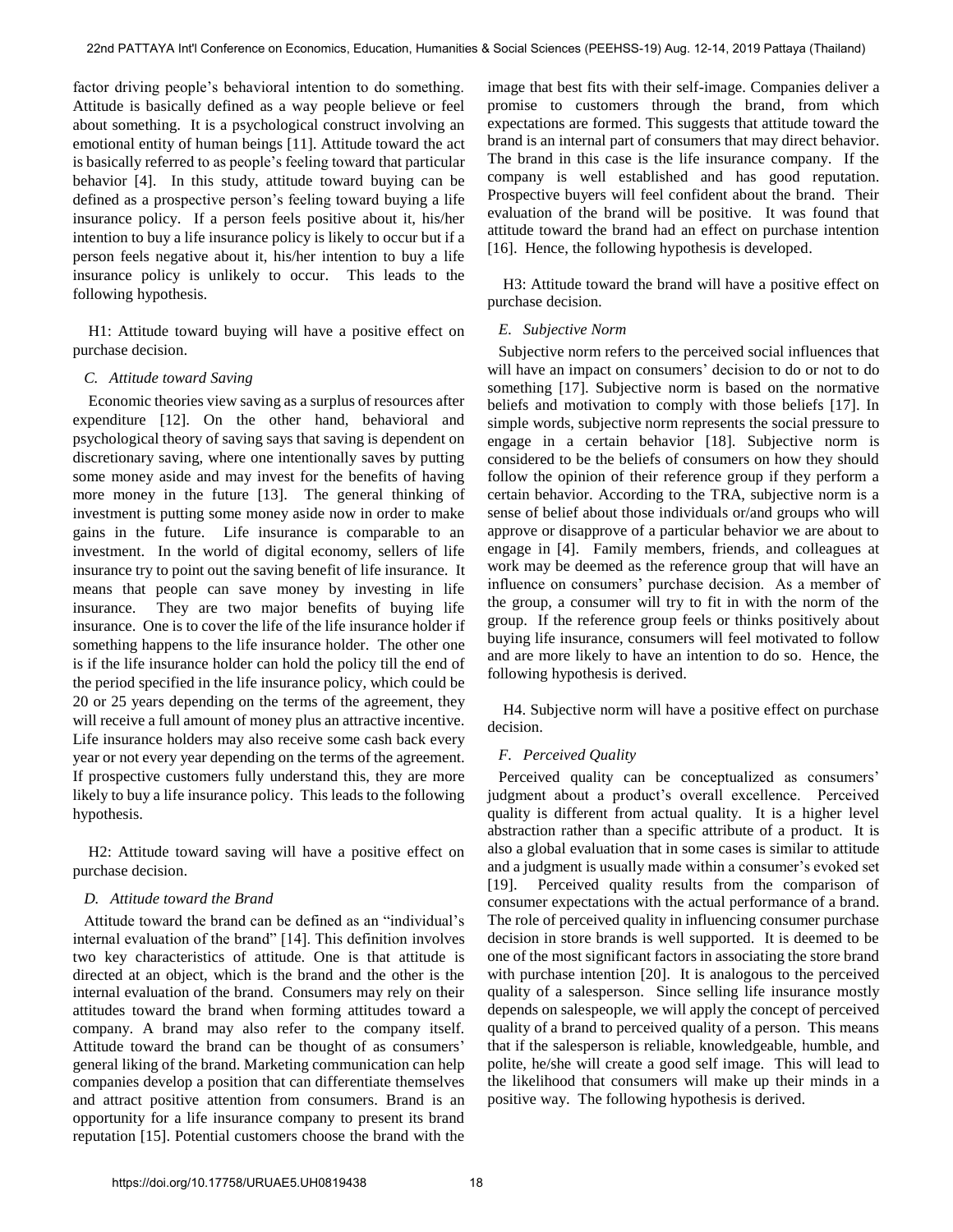H5: Perceived quality will have a positive effect on purchase decision.

## *G. Trustworthiness*

Trustworthiness has widely been perceived as consisting of ability, benevolence, and integrity [21], [22]. These are three important dimensions that drive people to trust. Trustworthiness is basically based upon the ability, benevolence, and integrity of a person. If the person has these quality aspects, he/she will be trusted [23]. In the past, the concept of trustworthiness was conceptualized as a unidimensional construct or a multi-dimensional construct. As a unidimensional construct, the concept would involve the idea of promise keeping and reliability [24]. As a multi-dimensional construct, the concept would involve the ideas of promise-keeping, honesty, credibility, sincerity, competence, reliability, etc. [25], [26].

In this research, the concept of trustworthiness is based on a unidimensional construct. It can be defined as the ability, benevolence, honesty, and integrity of the salespersons who will perform their tasks faithfully. This is important in the life insurance industry. Creating trustworthiness will help make prospective customers feel confident to buy a life insurance policy. The following hypothesis is suggested.

H6: Trustworthiness will have a positive effect on purchase decision.

## III. RESEARCH CONCEPTUAL FRAMEWORK

 From the literature review, the research conceptual framework is developed and illustrated in Figure 1.



Fig. 1. Research conceptual framework

## IV. METHODOLOGY

The population of interest was full-time employees who worked in the Bangkok Metropolitan area in Thailand and had never purchased life insurance policies before. We contacted the marketing directors of the four comparable life insurance companies and asked for their assistance in collecting data. We asked them to give our questionnaires to their salespeople so that they could help collect data when they visited or met with their potential customers. Our sample size would be 384 [27]. We rounded the number up to 400 and requested each life insurance company to help distribute 100 questionnaires through their salespeople.

We then performed in-depth interviews with five marketing directors of the life insurance companies. The purpose was to confirm our conceptual framework and definitions of the constructs. All interviewees agreed with our conceptual framework and definitions. Scales used to measure key constructs were adapted from existing scales [28] and the literature review. We used five point Likert scales to measure our constructs except purchase decision. We used four questions/items for attitude toward the brand and trustworthiness. Three items were used for all other constructs. Purchase decision was based on a binary scale. We used 1 to represent purchase and 0 to represent not purchase. A pretest was then carried out with 50 respondents with the same criterion, i.e., having not purchased a life insurance policy before. The purpose was to check the reliability of the measures. We performed a reliability analysis by examining the Cronbach's alphas. It appeared that the fourth item of trustworthiness was unreliable since its item-total correlation was well below 0.3 [29]. This item was dropped from further analysis. We then recomputed Cronbach's alphas and the results were satisfactory. The Cronbach's alphas for constructs with multiple item scales were above 0.7 [30], the lowest was 0.701 and the highest was 0.882. This suggested that our measures with multiple items were reliable. A final questionnaire was then developed for data collection.

## V. ANALYSIS AND RESULTS

We received 302 completed questionnaires back but six of them were unusable. The usable questionnaires were 296 representing a response rate of 74%. We then handled the missing values by replacing them with the mean of their questions/items.

The sample consisted of 35.5% male and 64.5% female. The average age of our respondents was 30.86 with standard deviation of 5.68. The majority of respondents had income in the range of Baht  $20,000 - 40,000 (76.1\%)$ . In terms of education and marital status, the majority of respondents held a bachelor's degree and a master's degree (95%) and was single (66.9%).

We again performed reliability analysis on those constructs with multiple measures. The results showed that all Cronbach's alphas were above 0.70 [30] indicating good reliability of our measures. The results were presented in Table I.

| TABLE I: RESULTS OF RELIABILITY ANALYSIS |  |  |
|------------------------------------------|--|--|
|------------------------------------------|--|--|

| Constructs                    | Cronbach's Alphas |  |
|-------------------------------|-------------------|--|
| <b>Attitude toward Buying</b> | 0.785             |  |
| <b>Attitude toward Saving</b> | 0.834             |  |
| Attitude toward the Brand     | 0.713             |  |
| Subjective Norm               | 0.705             |  |
| Perceived Quality             | 0.735             |  |
| Trustworthiness               | 0.872             |  |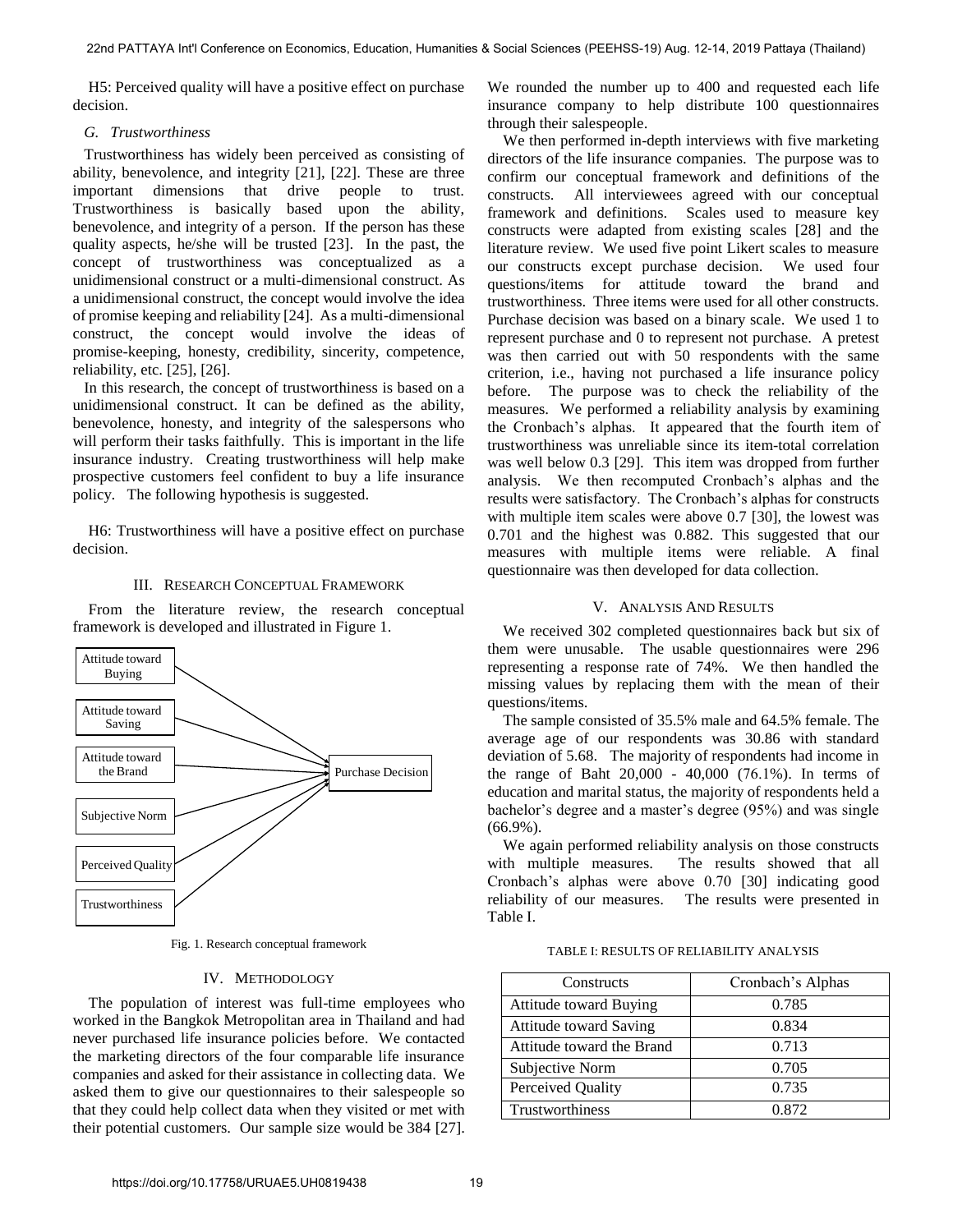Since our dependent variable/endogenous construct was a binary scale, a logistic regression would be used. Logistic regression is a statistical model used to model a binary dependent variable (nominal scale). The independent variables/exogenous variables can each be a binary variable or a continuous variable (interval scale or ratio scale).

We used logistic regression to analyze the data. Since our exogenous variables were based on multiple questions/items, the composite scores were used for all the exogenous variables. The results were presented in Table II.

| Constructs      | Coefficients | Wald       | p-value     |
|-----------------|--------------|------------|-------------|
|                 |              | Chi-square |             |
| Attitude toward | 0.452        | 16.354     | $0.000***$  |
| Buying          |              |            |             |
| Attitude toward | 0.593        | 16.999     | $0.000$ *** |
| Saving          |              |            |             |
| Attitude toward | $-0.019$     | 0.021      | 0.885       |
| the Brand       |              |            |             |
| Subjective      | $-0.064$     | 0.705      | 0.401       |
| Norm            |              |            |             |
| Perceived       | 0.248        | 4.157      | $0.041*$    |
| Quality         |              |            |             |
| Trustworthiness | 0.473        | 16.831     | $0.000***$  |
|                 |              |            |             |

TABLE II: RESULTS OF HYPOTHESIS TESTING

\*\*\*Significant at 0.001

\*\* Significant at 0.01

\* Significant at 0.05

The results indicated that attitude toward buying, attitude toward saving, and trustworthiness were all significant and had positive effects on purchase decision ( $p < 0.001$ ). Perceived quality was also significant and had a positive effect on purchase decision ( $p < 0.05$ ). When examining the coefficients, we found that attitude toward saving had the strongest effect, followed by trustworthiness, attitude toward buying, and perceived quality. Attitude toward the brand and subjective norm were found to have no effects on purchase decision. Hence, H1, H2, H5, and H6 were supported whereas H3 and H4 were not supported.

#### VI. DISCUSSION AND IMPLICATION

The results showed that attitude toward saving had the strongest effect, followed by trustworthiness, attitude toward buying, and perceived quality. The outcome suggests that saving is important to consumers. Consumers can make a long term investment in a life insurance policy because it is a form of saving and the benefit is twofold. One is the coverage of the insurance holder if something happens to him/her. The other one is when the period of the policy is fulfilled, the life insurance holder can receive a lump sum of money. In addition to this, they may get cash back every year or not every year depending on the terms of the life insurance policy. If a consumer feels good about saving, he/she will be more likely to purchase life insurance. According to the TRA theory, attitude toward the behavior/the act will have an effect on behavioral intention. In this sense, attitude toward buying simply just

follows the theory. If consumers feel good about buying life insurance policies, it is very likely that they will purchase them. Trustworthiness and perceived quality of salespersons are considered to be very significant factors influencing consumers' purchase decision. Salespeople play a major role in selling life insurance. However, the results suggest that salespeople must have quality in themselves. They must be reliable, knowledgeable, polite, and humble. Apart from all of these quality aspects, the essential one is trustworthy. Salespeople must look trustworthy. They should behave as representatives that consumers can trust when it comes to buying life insurance. Trustworthiness plays a major role in consumers' purchase decision and it is more important than the perceived quality itself. This is true in the real world when trust plays a key role in every situation. If we trust someone, we will listen to that person and do what that person suggests us to do.

Attitude toward the brand was found to have no effect on purchase decision. This may be due to the fact that most brands are well known and have good reputation. As a result, brands are not a factor in consumes' decision making. Subjective norm also had no effect on purchase decision. Buying a life insurance policy is a big step. The person who is deciding must do it by himself/herself. Consumers may listen to others but in the end they will have to decide by themselves.

The implication of the findings is that life insurance companies must focus their communication on saving, not just death coverage or accidental coverage. They must recruit and train their salespeople to be trustworthy, sincere, and willing to help their consumers or clients. In addition to this, salespeople must possess all other quality aspects that will impress consumers or potential customers, such as knowledge about the life insurance, behaving in a courtesy way, and being humble. They also need to look good; appearance can be used as a signal of quality. Life insurance companies may move strategically to focus their resources on marketing communication to create a good and positive feeling toward buying a life insurance policy. They must provide knowledge of life insurance and make consumers aware of it. They also need to make consumers know that life insurance is a form of long term investment that is worth purchasing.

The contribution of this research is the extension of the theory of reasoned action to include other aspects of attitudes. These are attitude toward saving and attitude toward the brand. We also include other key variables associated with the context we are in. These variables/constructs are perceived quality and trustworthiness of salespeople. Future research may want to look beyond the present model to include some other relevant variables/constructs in the model, such as perceived benefits and perceived risks.

#### VII. CONCLUSION

The study was aimed at extending the theory of reasoned action to study purchase decision toward buying/purchasing life insurance. Apart from the classic two major components, attitude toward the behavior/the act and subjective norm, that would have a predicted effect on behavioral intention or in this case purchase decision, we also examined the effects of other key constructs involving life insurance. These key constructs were attitude toward saving and attitude toward the brand as